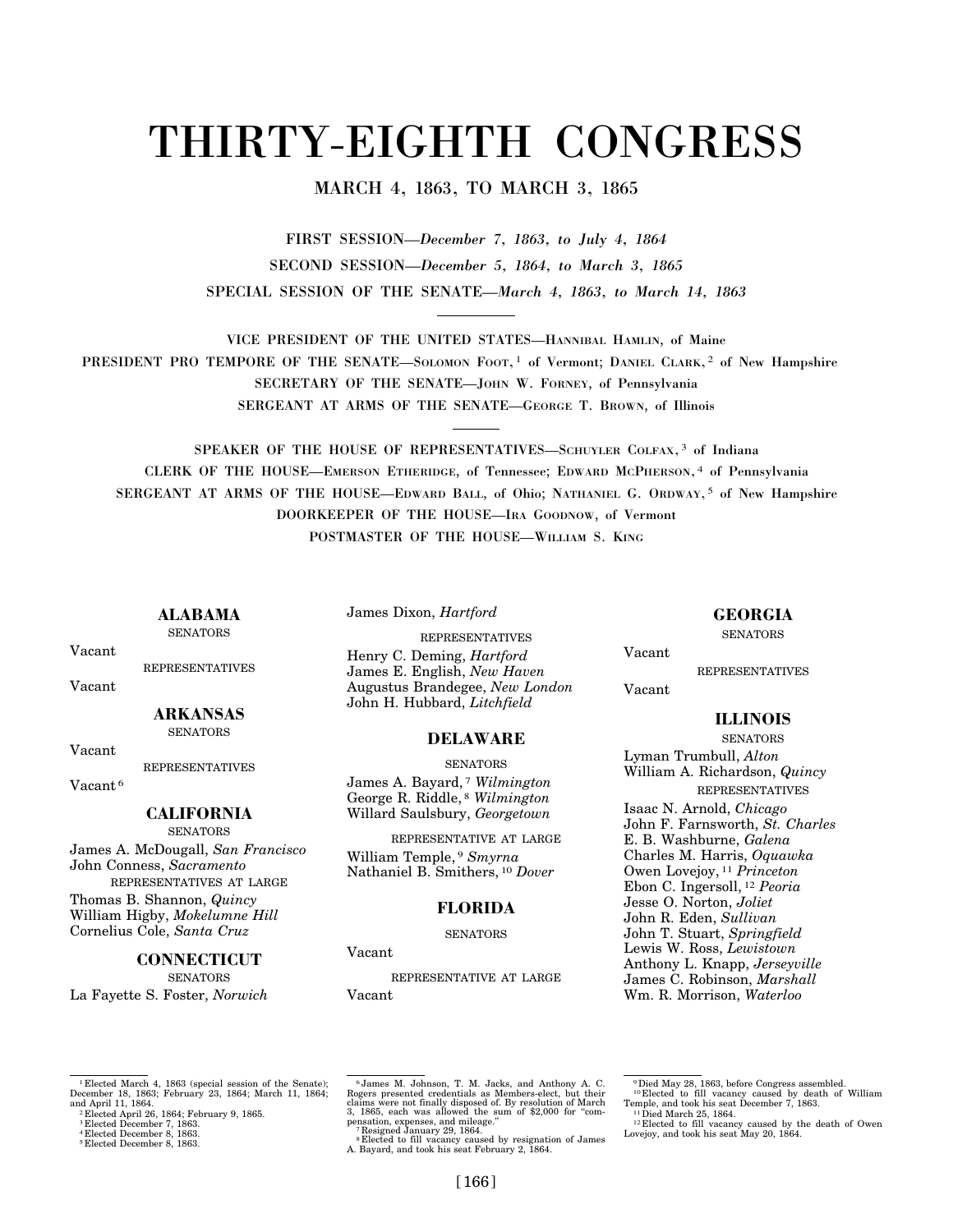Wm. J. Allen, *Marion*  At Large–James C. Allen, *Palestine* 

#### **INDIANA**

**SENATORS** Henry S. Lane, *Crawfordsville*  Thomas A. Hendricks, *Indianapolis* 

REPRESENTATIVES John Law, *Evansville*  James A. Cravens, *Hardinsburg*  H. W. Harrington, *Madison*  Wm. S. Holman, *Aurora*  Geo. W. Julian, *Centerville*  Ebenezer Dumont, *Indianapolis*  Daniel W. Voorhees, *Terre Haute*  Godlove S. Orth, *La Fayette*  Schuyler Colfax, *South Bend*  Joseph K. Edgerton, *Fort Wayne*  Jas. F. McDowell, *Marion* 

## **IOWA**

**SENATORS** James Harlan, *Mount Pleasant*  James W. Grimes, *Burlington*  REPRESENTATIVES James F. Wilson, *Fairfield*  Hiram Price, *Davenport*  William B. Allison, *Dubuque*  J. B. Grinnell, 13 *Grinnell*  John A. Kasson, *Des Moines*  A. W. Hubbard, *Sioux City* 

## **KANSAS**

**SENATORS** Samuel C. Pomeroy, *Atchison*  James H. Lane, *Lawrence*  REPRESENTATIVE AT LARGE

A. Carter Wilder, *Lawrence* 

## **KENTUCKY**

**SENATORS** Lazarus W. Powell, *Henderson*  Garrett Davis, *Paris* 

REPRESENTATIVES

Lucien Anderson, *Mayfield*  George H. Yeaman, 14 *Owensboro*  Henry Grider, *Bristol*  Aaron Harding, *Greensburg*  Robert Mallory, *La Grange*  Green Clay Smith, *Covington*  Brutus J. Clay, *Paris*  William H. Randall, *London*  William H. Wadsworth, *Maysville* 

## **LOUISIANA**

#### **SENATORS**

Vacant

Vacant 15

REPRESENTATIVES

## **MAINE**

**SENATORS** William Pitt Fessenden, 16 *Portland*  Nathan A. Farwell, 17 *Rockland*  Lot M. Morrill, *Augusta*  REPRESENTATIVES L. D. M. Sweat, *Portland*  Sidney Perham, *Paris*  James G. Blaine, *Augusta*  John H. Rice, *Foxcroft*  F. A. Pike, *Calais* 

#### **MARYLAND**

**SENATORS** Thomas H. Hicks, 18 *Cambridge*  Reverdy Johnson, *Baltimore*  REPRESENTATIVES John A. J. Creswell, *Elkton*  Edwin H. Webster, *Bel Air*  Henry Winter Davis, *Baltimore*  Francis Thomas, *Frankville*  Benj. G. Harris, *Leonardtown* 

## **MASSACHUSETTS**

**SENATORS** Charles Sumner, *Boston*  Henry Wilson, *Natick*  REPRESENTATIVES Thomas D. Eliot, *New Bedford*  Oakes Ames, *North Easton*  Alexander H. Rice, 19 *Boston*  Samuel Hooper, *Boston*  John B. Alley, *Lynn*  Daniel W. Gooch, *Melrose*  George S. Boutwell, *Groton*  John D. Baldwin, *Worcester*  William B. Washburn, *Greenfield*  Henry L. Dawes, *Pittsfield* 

#### **MICHIGAN**

**SENATORS** 

Zachariah Chandler, *Detroit*  Jacob M. Howard, *Detroit*  REPRESENTATIVES

F. C. Beaman, *Adrian*  Charles Upson, *Coldwater*  John W. Longyear, *Lansing*  Francis W. Kellogg, *Grand Rapids* 

Augustus C. Baldwin, *Pontiac*  John F. Driggs, *East Saginaw* 

## **MINNESOTA**

**SENATORS** Morton S. Wilkinson, *Mankato*  Alexander Ramsey, *St. Paul*  REPRESENTATIVES William Windom, *Winona*  Ignatius Donnelly, *Nininger* 

#### **MISSISSIPPI**

**SENATORS** 

Vacant

REPRESENTATIVES

Vacant

## **MISSOURI**

**SENATORS** John B. Henderson, *Louisiana*  Robert Wilson, *St. Joseph*  B. Gratz Brown, 20 *St. Louis*  REPRESENTATIVES F. P. Blair, Jr., 21 *St. Louis*  Samuel Knox, 22 *St. Louis*  Henry T. Blow, *St. Louis*  John W. Noell, 23 *Perryville*  John G. Scott, 24 *Irondale*  Sempronius H. Boyd, *Springfield*  Joseph W. McClurg, 25 *Linn Creek*  Austin A. King, *Richmond*  Benjamin F. Loan, 26 *St. Joseph* 

William A. Hall, *Huntsville*  James S. Rollins, *Columbia* 

#### **NEVADA**27

**SENATORS** 

William M. Stewart, 28 *Virginia City*  James W. Nye, 29 *Carson City*  REPRESENTATIVE AT LARGE Henry G. Worthington, 30 *Austin* 

#### **NEW HAMPSHIRE**

**SENATORS** 

John P. Hale, *Dover*  Daniel Clark, *Manchester*  REPRESENTATIVES Daniel Marcy, *Portsmouth*  E. H. Rollins, *Concord* 

James W. Patterson, *Hanover* 

#### **NEW JERSEY**

**SENATORS** John C. Ten Eyck, *Mount Holly* 

 $^{13}$  Election unsuccessfully contested by Hugh M. Martin.  $^{14}$  Election unsuccessfully contested by John H.

MeHenry, Jr.<br>1981 - M. F. Bonzano, A. P. Field, W. D. Mann, T. M. Welles,<br>2011 - Robert W. Taliaferro presented credentials as Mem-<br>1982 - Mether claims were not finally disposed of<br><sup>16</sup> Resigned July 1, 1864, to become Se

Treasury.<br>''Appointed to fill vacancy caused by resignation of Wil-<br>liam Pitt Fessenden, and took his seat December 5, 1864; subsequently elected.<br><sup>18</sup> Died February 14, 1865.

<sup>&</sup>lt;sup>19</sup> Election unsuccessfully contested by John S. Sleeper.<br><sup>20</sup> Elected on November 13, 1863, to fill vacancy caused<br>by expulsion of Waldo Porter Johnson in preceding Con-<br>gress, and took his esat December 14, 1863; Rober

Knox, who contested his election.<br><sup>22</sup> Successfully contested the election of F. P. Blair, Jr., and took his seat June 15, 1864. 23Died March 14, 1863.

<sup>24</sup> Elected to fill vacancy caused by the death of John W. Noell, and took his seat December 7, 1863; election unsuccessfully contested by James Lindsay. 25 Election unsuccessfully contested by Thomas L. Price.

<sup>&</sup>lt;sup>26</sup>Election unsuccessfully contested by John P. Bruce.<br><sup>27</sup> Admitted as a State into the Union October 31, 1864.<br><sup>28</sup> Took his seat February 1, 1865; term to expire, as<br>determined by lot, March 3, 1869.<br><sup>29</sup> Took his sea

<sup>&</sup>lt;sup>30</sup>Took his seat December 21, 1864.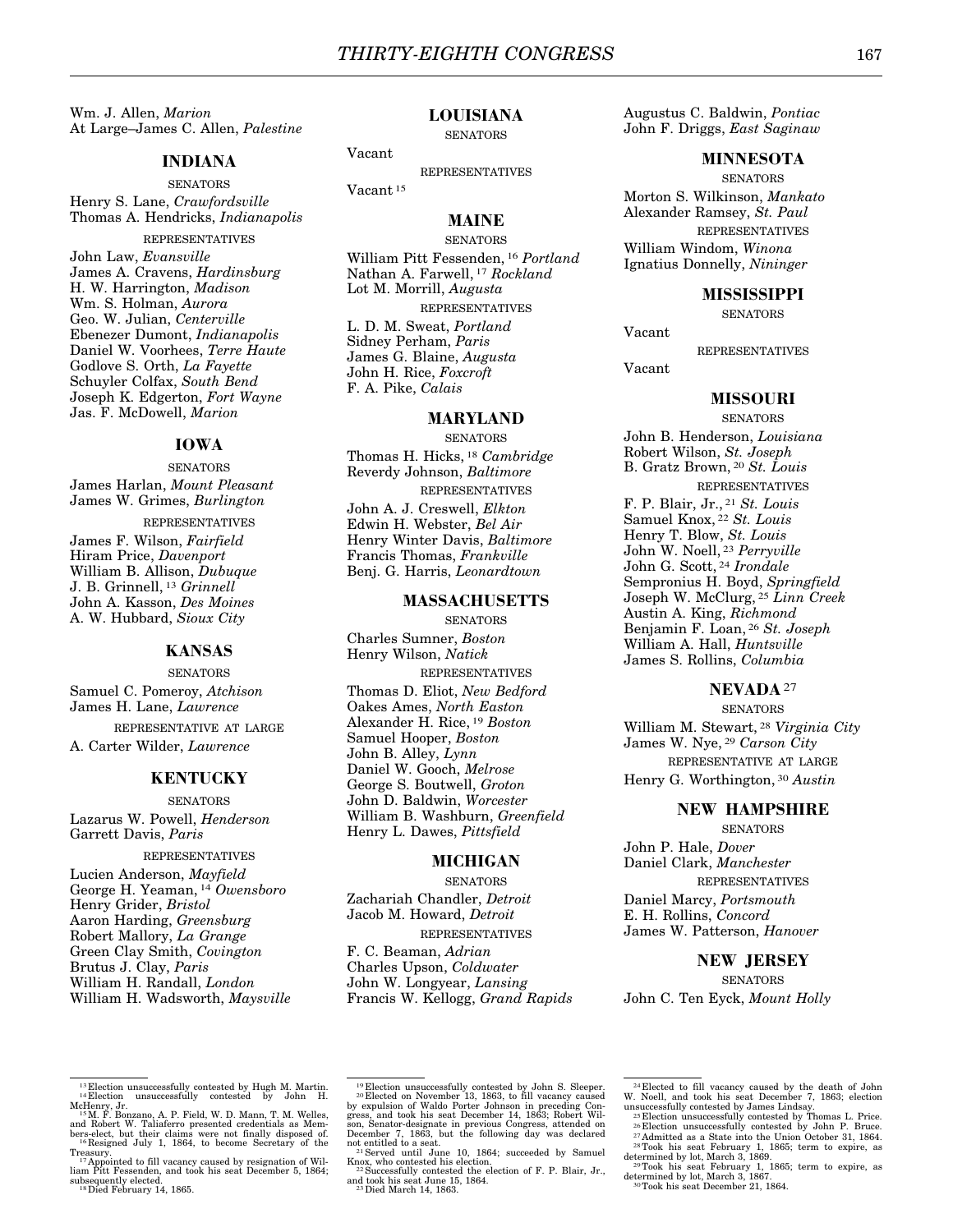# **NEW JERSEY—Continued**

SENATORS—Continued

William Wright, *Newark*  REPRESENTATIVES John F. Starr, *Camden*  George Middleton, *Allentown*  William G. Steele, *Somerville*  Andrew J. Rogers, *Newton*  Nehemiah Perry, *Newark* 

#### **NEW YORK**

**SENATORS** 

Ira Harris, *Albany*  Edwin D. Morgan, *New York City*  REPRESENTATIVES H. G. Stebbins, 31 *New Brighton*  Dwight Townsend, 32 *Clifton*  Martin Kalbfleisch, *Brooklyn*  M. F. Odell, *Brooklyn*  Benjamin Wood, *New York City*  Fernando Wood, *New York City*  Elijah Ward, *New York City*  John W. Chanler, *New York City*  James Brooks, *New York City*  Anson Herrick, *New York City*  William Radford, *Yonkers*  Charles H. Winfield, *Goshen*  Homer A. Nelson, *Poughkeepsie*  John B. Steele, *Kingston*  Erastus Corning, 33 *Albany*  John V. L. Pruyn, 34 *Albany*  John A. Griswold, *Troy*  Orlando Kellogg, *Elizabethtown*  C. T. Hulburd, *Brasher Falls*  James M. Marvin, *Saratoga Springs*  Samuel F. Miller, *Franklin*  A. W. Clark, *Watertown*  Francis Kernan, *Utica*  De Witt C. Littlejohn, *Oswego*  Thomas T. Davis, *Syracuse*  T. M. Pomeroy, *Auburn*  Daniel Morris, *Penn Yan*  Giles W. Hotchkiss, *Binghamton*  Robert B. Van Valkenburg, *Bath*  Freeman Clarke, *Rochester*  Augustus Frank, *Warsaw*  John Ganson, *Buffalo*  Reuben E. Fenton, 35 *Frewsburg* 

#### **NORTH CAROLINA SENATORS**

Vacant

REPRESENTATIVES

## Vacant

## **OHIO**

**SENATORS** Benjamin F. Wade, *Jefferson*  John Sherman, *Mansfield*  REPRESENTATIVES George H. Pendleton, *Cincinnati*  A. Long, *Cincinnati*  Robert C. Schenck, *Dayton*  J. F. McKinney, *Piqua*  F. C. Le Blond, *Celina*  Chilton A. White, *Georgetown*  Samuel S. Cox, *Columbus*  William Johnston, *Mansfield*  Warren P. Noble, *Tiffin*  James M. Ashley, *Toledo*  Wells A. Hutchins, *Portsmouth*  William E. Finck, *Somerset*  John O'Neill, *Zanesville*  George Bliss, *Wooster*  James R. Morris, *Woodsfield*  Joseph W. White, *Cambridge*  E. R. Eckley, *Carrollton*  Rufus P. Spalding, *Cleveland*  James A. Garfield, *Hiram* 

## **OREGON**

**SENATORS** James W. Nesmith, *Salem*  Benjamin F. Harding, *Salem*  REPRESENTATIVE AT LARGE J. R. McBride, *Lafayette* 

#### **PENNSYLVANIA**

**SENATORS** Edgar Cowan, *Greensburg*  Charles R. Buckalew, *Bloomsburg*  REPRESENTATIVES Samuel J. Randall, *Philadelphia*  Charles O'Neill, *Philadelphia*  Leonard Myers, 36 *Philadelphia*  Wm. D. Kelley, *Philadelphia*  M. Russell Thayer, 37 *Chestnut Hill*  John D. Stiles, *Allentown*  John M. Broomall, *Media*  S. E. Ancona, *Reading*  Thaddeus Stevens, *Lancaster*  Myer Strouse, *Pottsville*  Philip Johnson, *Easton*  Charles Denison, *Wilkes-Barre*  Henry W. Tracy, *Standing Stone*  Wm. H. Miller, *Harrisburg*  Joseph Bailey, *Newport*  Alex. H. Coffroth, *Somerset*  A. McAllister, *Springfield Furnace*  James T. Hale, *Bellefonte*  Glenni W. Schofield, *Warren*  Amos Myers, *Clarion*  John L. Dawson, *Brownsville*  James K. Moorhead, *Pittsburgh* 

Thomas Williams, *Pittsburgh*  Jesse Lazear, *Waynesburg* 

#### **RHODE ISLAND**

**SENATORS** Henry B. Anthony, *Providence*  William Sprague, *Providence*  REPRESENTATIVES Thomas A. Jenckes, *Providence*  Nathan F. Dixon, *Westerly* 

#### **SOUTH CAROLINA**

**SENATORS** 

Vacant

REPRESENTATIVES

Vacant

#### **TENNESSEE**

**SENATORS** 

Vacant

REPRESENTATIVES

Vacant

# **TEXAS**

**SENATORS** 

Vacant

REPRESENTATIVES

Vacant

## **VERMONT**

SENATORS Solomon Foot, *Rutland*  Jacob Collamer, *Woodstock*  REPRESENTATIVES F. E. Woodbridge, *Vergennes*  Justin S. Morrill, *Strafford*  Portus Baxter, *Derby Line* 

## **VIRGINIA**

**SENATORS** John S. Carlile, *Clarksburg*  Lemuel J. Bowden, 38 *Williamsburg*  REPRESENTATIVES

Vacant 39

#### **WEST VIRGINIA**40

**SENATORS** 

Peter G. Van Winkle, 41 *Parkersburg*  Waitman T. Willey, 42 *Morgantown*  REPRESENTATIVES

Jacob B. Blair, 43 *Parkersburg*  William G. Brown, 43 *Kingwood*  Kellian V. Whaley, 43 *Point Pleasant* 

- <sup>31</sup> Resigned October 24, 1864.<br><sup>32</sup> Elected to fill vacancy caused by resignation of H. G. Stebbins, and took his seat December 5, 1864. G. Stebbins, and took his seat December 5, 1864.<br><sup>33</sup> Resigned October 5, 1863, before Congress assembled.<br><sup>34</sup> Elected to fill vacancy caused by the resignation of
- Erastus Corning, and took his seat December 7, 1863.<br><sup>35</sup> Resigned effective December 20, 1864.<br><sup>36</sup> Election unsuccessfully contested by John Kline.<br><sup>37</sup> Election unsuccessfully contested by Charles W.
- 
- Carrigan. 38Died January 2, 1864. On February 17, 1865, the credentials of Joseph E. Segar, to fill vacancy caused by

1869.<br>
39 Joseph E. Segar, from the first district, Lucius H.<br>
39 Joseph E. Segar, from the sitter, and Bethuel M. Kitch-<br>
en, from the seventh district, presented credentials. They<br>
were declared not entitled to seats, th elected from the seventh district, and was declared not entitled to the seat by resolution of February 26, 1864.

the death of Lemuel J. Bowden, were presented but were ordered to lie on the table; no further action taken. State unrepresented in this class from this date to October 20,

The first three claimants were subsequently allowed mile-<br>age and pay to the dates of the adoption of the resolutions.<br><sup>40</sup>Formed from a portion of the State of Virginia and<br>admitted into the Union June 19, 1863.

<sup>41</sup>Took his seat December 7, 1863; term to expire, as determined by lot, March 3, 1869.

<sup>42</sup>Took his seat December 7, 1863; term to expire, as determined by lot, March 3, 1865. 43Took his seat December 7, 1863.